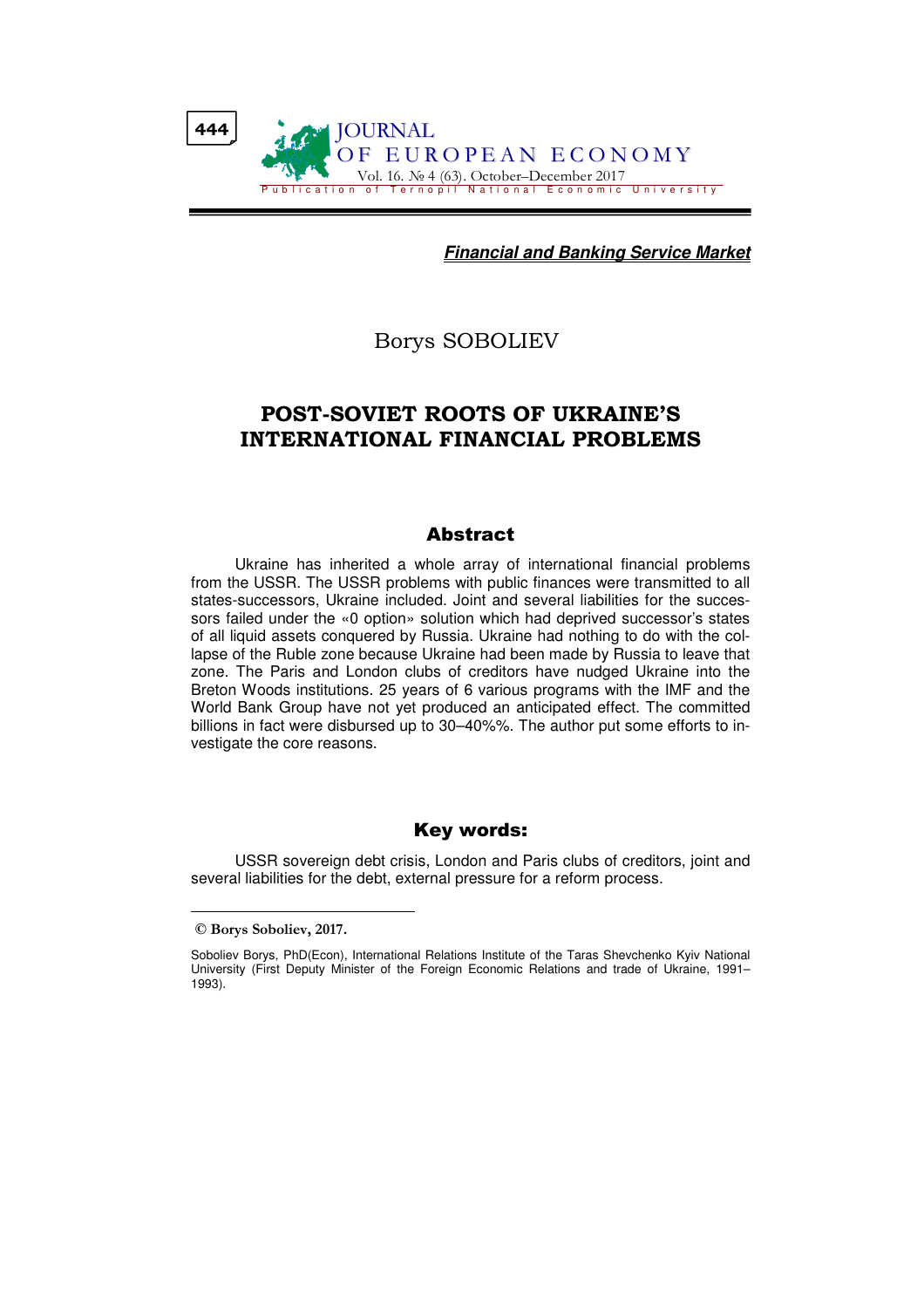**JEL:** F 33, F 34, F42, H77.

## Main Material

Any sovereign state shall lay down a solid economic foundation capable to generate enough cash for personal development of every citizen. In case of is failure the authorities induce internal borrowing from the generations to come and from overseas where loans come easy but tough to repay. The largest savings come from the future retirees; their savings are carefully handled and lent to other countries. But foreign loans come to refill the gap arising from domestic disorder and shall be bornwith a political paternalism from the lenders.

This year the world pays tribute to the Marshall plan which had successfully revived the post war Europe and laid foundation for a European Union. Since 26 years of our political independence Ukraine has succeeded to get an association and a free trade agreement with the European Union. But at the same time our 25 years' membership in the Bretton Woods financial institutions targeted to set us free economically has not been successful and our «country of operations» status has remained. The current  $6<sup>th</sup>$  loan programme with the IMF proves the idea of a country political dependence.

I have no point to enter a discussion over neither economic independence nor economic sovereignty patterns. I define them as a capacity of the ruling elite in a politically independent state to establish a rule of law which can provide for the best use of individual talents and other productive resources which lead ultimately to a balanced public finance, stable national currency (Hryvnia) and positive investment account. Once we use a terminology of the IMF/World Bank Group membership a country shall step up from a borrower to a lender/donor, like, for instance, the Czech Republic has made.

The 26<sup>th</sup> anniversary of our political independence has not unfortunately coincided with an economic sovereignty. Our public finance is in a permanent turmoil, an overall debt service is about 20% of the state budget allocations<sup>1</sup>, an oligarch system has monopolized the basic production means and steals permanently capital mainly into off-shore jurisdiction, and the citizens keep cash home. A negative macroeconomic dynamics prevails; depopulation and the largest in Europe income split are the «social» gains.

 $1$  Draft Law on the State Budget of Ukraine in 2018.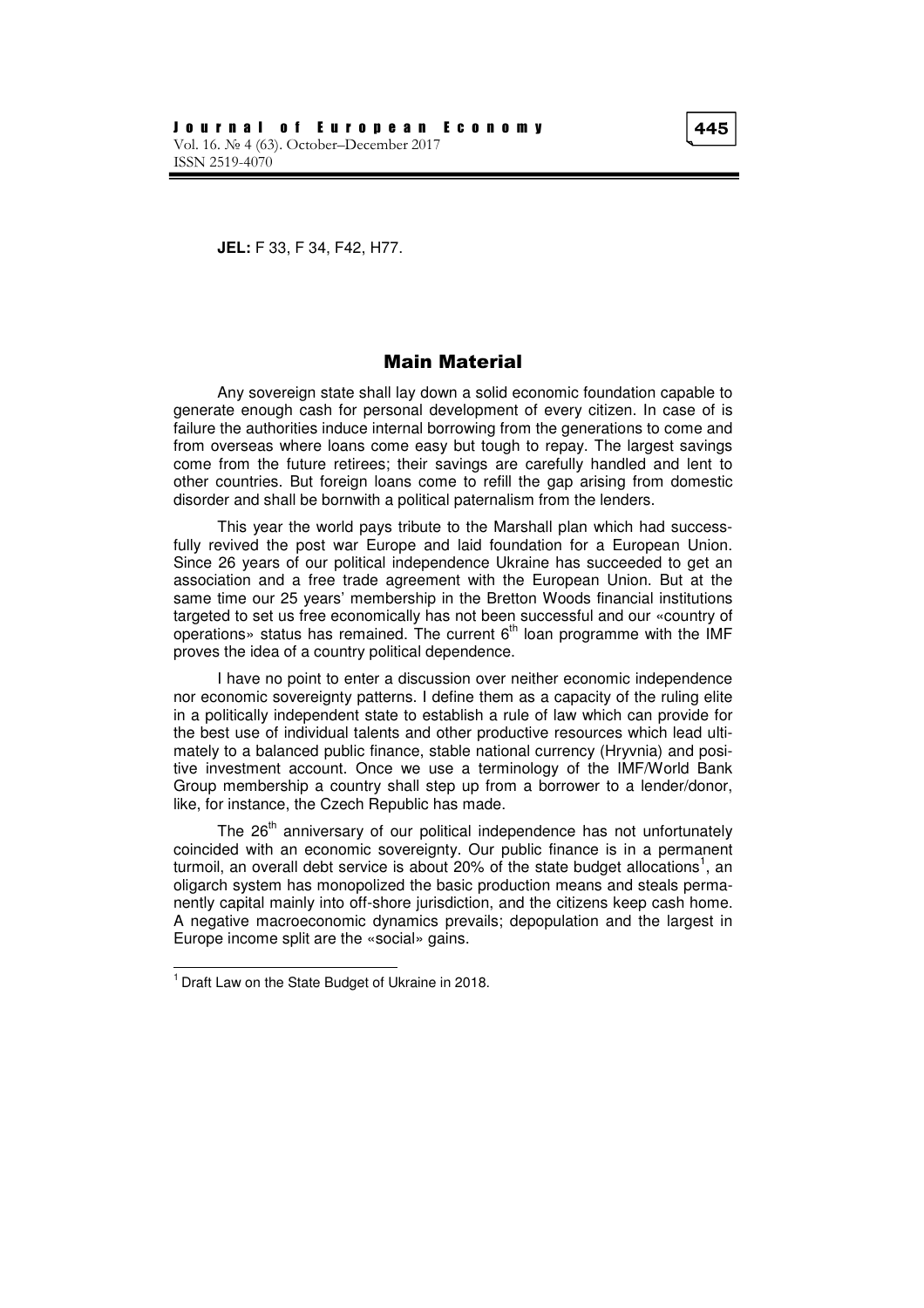| 446 | Borys Soboliev                   |
|-----|----------------------------------|
|     | Post-Soviet Roots of Ukraine's   |
|     | International Financial Problems |

The governing elites instead of building the real economic independence have so far being involved in the assets grabbing and keeping a balance between two power centres – East, namely from Russia and from the West, namely from the EU and the USA. Provided for the political preeminence by either of the strategic centre of power entailed the domination of either pro-Moscow or pro-West elite in Kyiv. Indeed it did. The economic dependence has permanently involved a political subordination. The power dependence upon our own citizens has not unfortunately yet invoked.

But in order to prove this finding I need to go into the events' analysis unfolding on the eve between 80s and 90s of the past century where I have partaken personally.

It is exactly the inception of the oligarch and by virtue comprador elite who has grabbed the means of production and natural resources trying to save some status quo. But the Russian economic and military aggression has unexpectedly depleted that elite's capacity to save the status quo, primarily in ownership of the production and financial assets. The nationalization of the nation's largest «Pry-.<br>vatbank»<sup>2</sup> and other industrial assets earmarks another era of the Ukraine's development, which precedes the initial from independence.

The macroeconomic reforms' process, the changes in the ownership of basic production means, who and what was purchased and who ruled that process all these developments and their initiators shall be traced back to the 80s-90s of the last century. Ukraine has not yet coped with the inherited from that time a colonial dependence. I reiterate that the political independence does not exist without an economic one.

Ukraine has resurrected in a politically independent institutional and legal form but has saved all the rudiments of the command and planning, paternalistic and populist management and governance system. The central committee of the communist party has transformed into the President's administration, the Ukraine's Soviet Socialist Counsil of Ministers – into the Cabinet of ministers and the Verkhovna Rada (the parliament) has been manned by the list from oligarchs who came to replace the party bosses. The newly oligarch elite has stolen the national property and accroached the power. The governing vertical's quality has tumbled, the decision taken by the authorities have been vaguely implemented as well as the numerous legislative acts became alternative. At the same time the external pressure upon Ukraine hasn't disappeared but reappeared at the new basis.

There are hardly a few at the 80/90ss who believed in a forthcoming dissolution of the USSR at least its insolvency and bankruptcy. But that exactly what

 $2$  PrivatBank nationalized by the government//Ukraine Weekly, 22 December 2016 – URL: https://webapp.sebgroup.com/mbs/research.nsf/alldocsbyunid/1FD21253BAF0B9A3C125 80910046E597/\$FILE/Ukraine\_Weekly\_161222.pdf.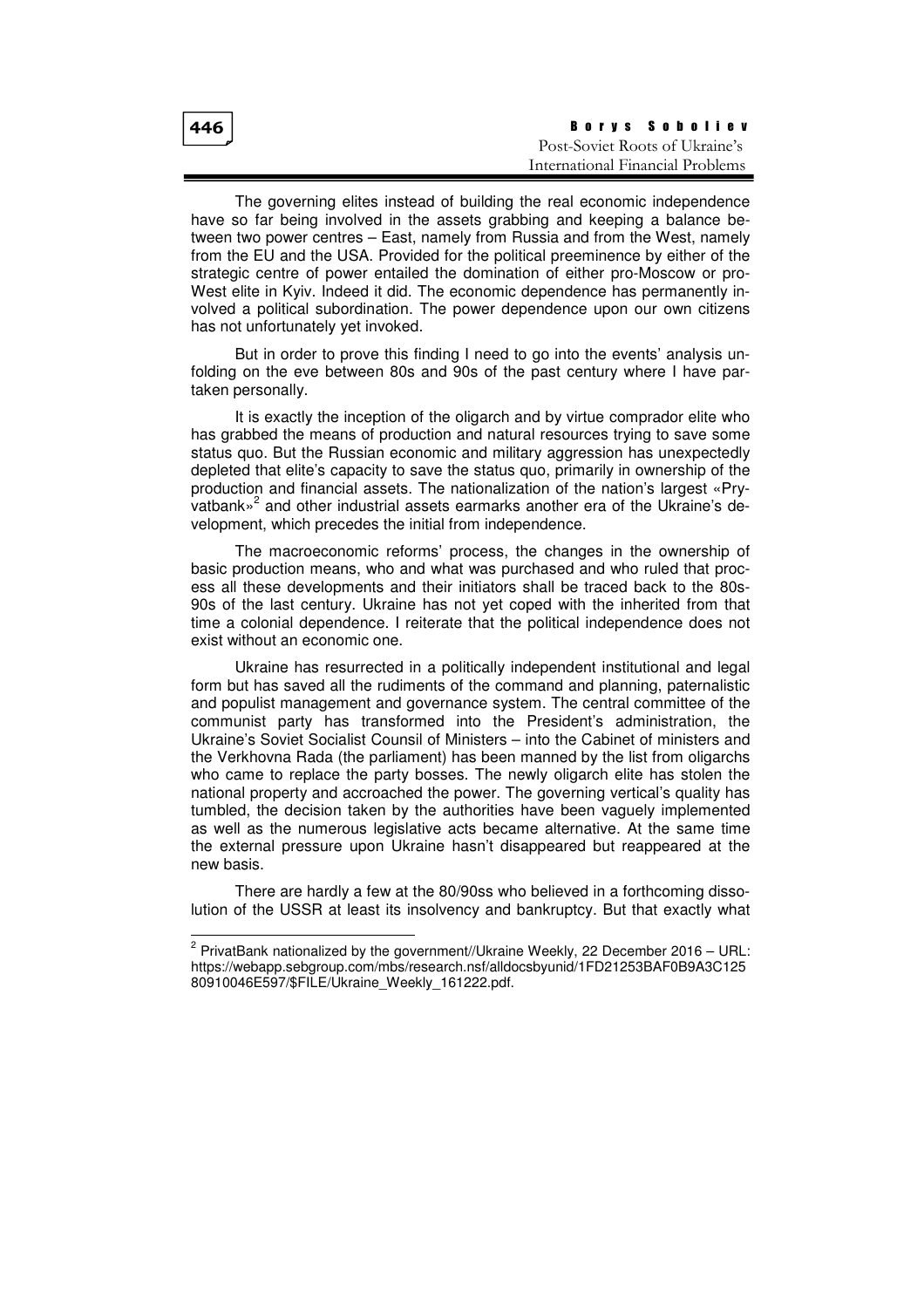had happened in May 1991 when the cable was drafted from the USSR Vnesheconombank to the creditors on the failure to pay the scheduled due debt and a request to defer it at least by 90 days at the interrepublican conference of the chairpersons of the foreign economic ministries. A so called technical default had sounded as a sentence to the overall authority.

Than numerous lenders kept lending new funds during the visits of the USSR first and last President M. Gorbachev and they had no idea that the Union had empty treasury. The governments of the Saudi Arabia, Southern Korea had extended financial (without any commercial commitments) loans for several billions US dollars. The Federal Republic of Germany's chancellor Helmut Kohl government was the biggest lender as well as the Deutsche Bank AG followed among the banks.

At the same time we have been informed by the chairmen of the Union's ministries about the deficit of the Union budget above 15% GDP, anticipated crash of the Pension Fund, hyperinflation to come at the conference in Smolensko-Sennaya square in Moscow. The political leaders tried to delay the insolvency of the Union Government headed by Valentine Pavlov by the confiscated deposits of the retired and employed clients in the Saving Bank, VEB, insured by the Gosstrakh and Ingosstrakh, bondholders of the MinFin liabilities of 1982– 1990. Moscow had stolen almost Ruble 92 billion (in 1981-1986 Purchasing Power Parity) owned by 15 million clients in the Republican affiliates of the USSR Sberbank in Ukraine. Those funds have never been returned to the owners, they were spent to finance the budget deficit of the Russian Federation in 1992–1994.

The deposits in hard currencies of the Ukrainian clients in the Vneshekonombank affiliates have been spent the same way. In 1993 those funds of the Ukrinian clients were recorded in the books as USD 620 million equivalent, including USD 150 million owned by the Republican currency fund. Various Ukraine's governments has not dared even to raise these issues to Russia. But one case has occurred and USD 20 millions were returned to the persons – citizens of Ukraine. Over USD 80 million of the world largest commercial trade fleet and second after Baltic – Black Sea Fleet have disappeared. This confiscation and more dozen million of outstanding freight bills due by the Soviet Union's ministries for accomplished contracts in 1990-1992 have made the Black Sea fleet insolvent and actually deprived Ukraine of its trade fleet.

A question arises why the Union centre asked the republics about the nonpayments? Because the major «components» of the Union due to the «Souvereignty parade» have halted to transfer funds to Moscow, into the Union Treasury. The republics – Russia, Uzbekistan and Armenia – that used to export for fress currency. The rest used to export their goods and services for the COMECON tranferrable rubles embrassed 10 countries of the so called «Socialist Commonwealth». The said Coomonwealth were served in those filon rubles minted by the International Bank for Economic Cooperation of the COMECON. The purchasing capacity of the transferrable ruble was extremely low because any goods export-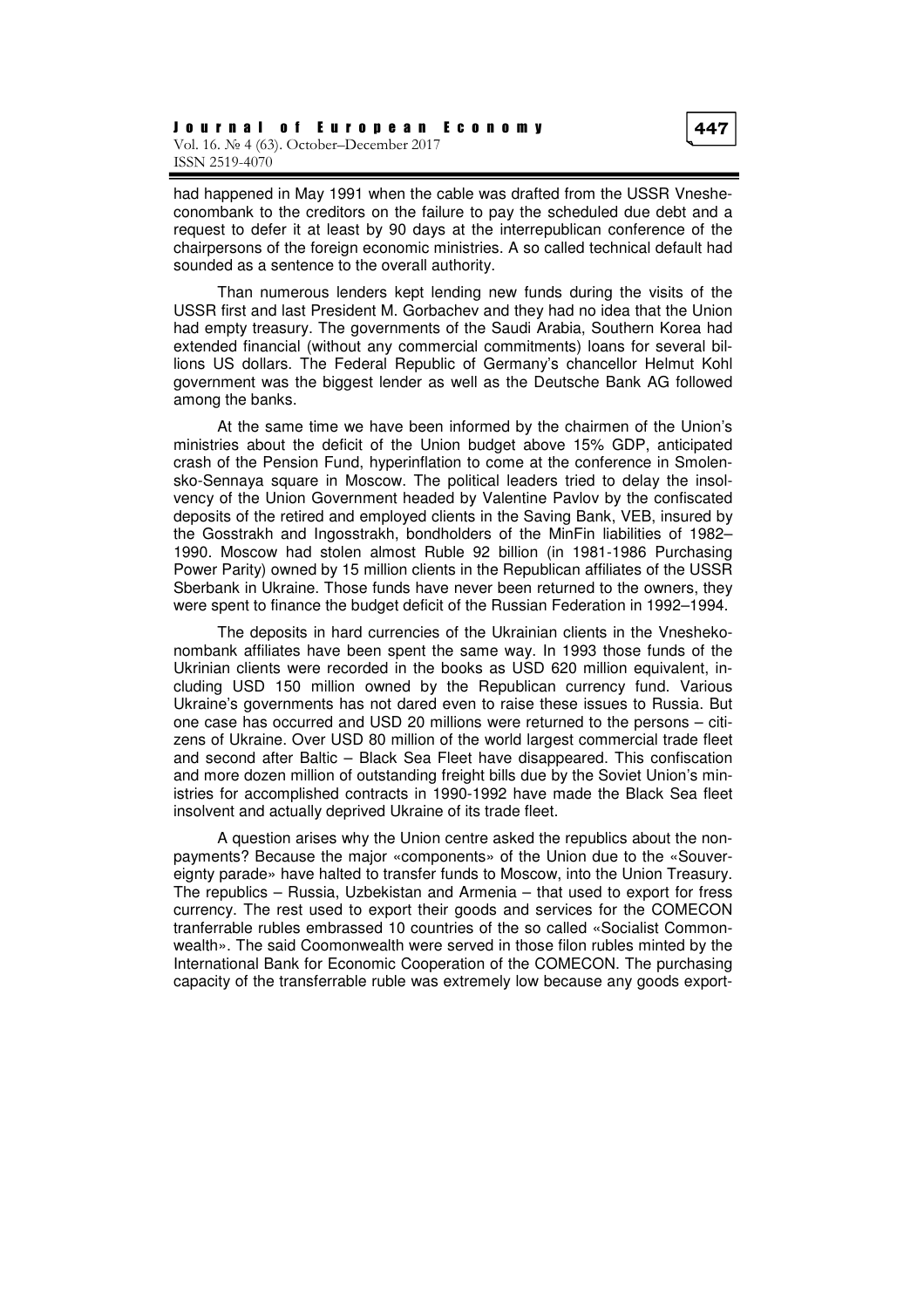| 448 | <b>Borys Soboliev</b>            |
|-----|----------------------------------|
|     | Post-Soviet Roots of Ukraine's   |
|     | International Financial Problems |

able for hard currencies – USD, SF, Deutsche Mark etc. – were exported for them. Ukraine within that Commonwealth had to procure raw materials and coal to the industries of the Czechoslovakia, Hungary, Romania, Poland and Eastern Germany. They paid for our export of ferrous, manganese ores, coal in transferrable rubles. We couldn't buy with the currency that we needed. That is why Ukraine had submitted a pattern of legal succession of the Union's republic towards the whole legacy – assets and liabilities. In this meaning we used the Vienna Convention on Succession of States in respect of State Property, Archives and Debts 1983<sup>3</sup>. Although the USSR had not been a party to this agreement we had drafted in the Preamble of the Treaty on Succession in respect of the external debt and assets of the USSR of December, 4 1991 we included

That basic international law principles and provisions of the Vienna Convention of 1983 were taken into account.

The first version of this Treaty which was in working slang nicknamed «Ukraine's option on the Union division» had appeared before the reactionary forces under the GKTchP in Moscow on August 18–20 1991 coup d'Etat. I reiterate that our option was invoked by the reality. We needed a consensus on the legal reasons for the division of debt and assets among all republics – successors of the USSR otherwise the international lenders menaced to decline on the deferral of the scheduled payments, on the new loans in bilateral format as well as multylatteral financial institutions and commercial banks. But our approach toward the material and financial legacy of the USSR as a whole has facilitated the republics without a substantial currency export revenues to balance their liabilities by the shares in liquid assets. The authors of the Vienna Convention of 1983 had the similar approach.

The |Soviet authorities and their international lenders had quite negatively addressed the draft of the Succession Treaty. The Moscow centre couldn't admit it's own death. The lenders could not admit twelve debtors instead of one sole. That is why, in my view, at least the tactical interests of the Soviet authorities and lenders united by two informal clubs at that time have coincided.

The souvereign creditors from 18 nations of the world over had hosted by the Secretariat of the Paris club which by tradition used to be a part of the French Treasury headed by the Treasurer Jean-Claude Trichet. And about 600 commercial banks –creditors of the USSR were arranged by the Deutsche bank GmbH into London club in Frankfurt-am-Mein. About USD 6 billion of debt had not been qualified for either of these clubs and later in 1993-1998 were arranged into a separate group of a «Moscow club».

Our initial contacts with the Bretoon-Woods institutions began at the informal meetings in 1991. The members of the Paris club – top managers of the na-

<sup>&</sup>lt;sup>3</sup> Vienna Convention on Succession of States in respect of State Property, Archives and Debts 1983//– URL: http://legal.un.org/ilc/texts/instruments/english/conventions/3\_3\_1983.pdf.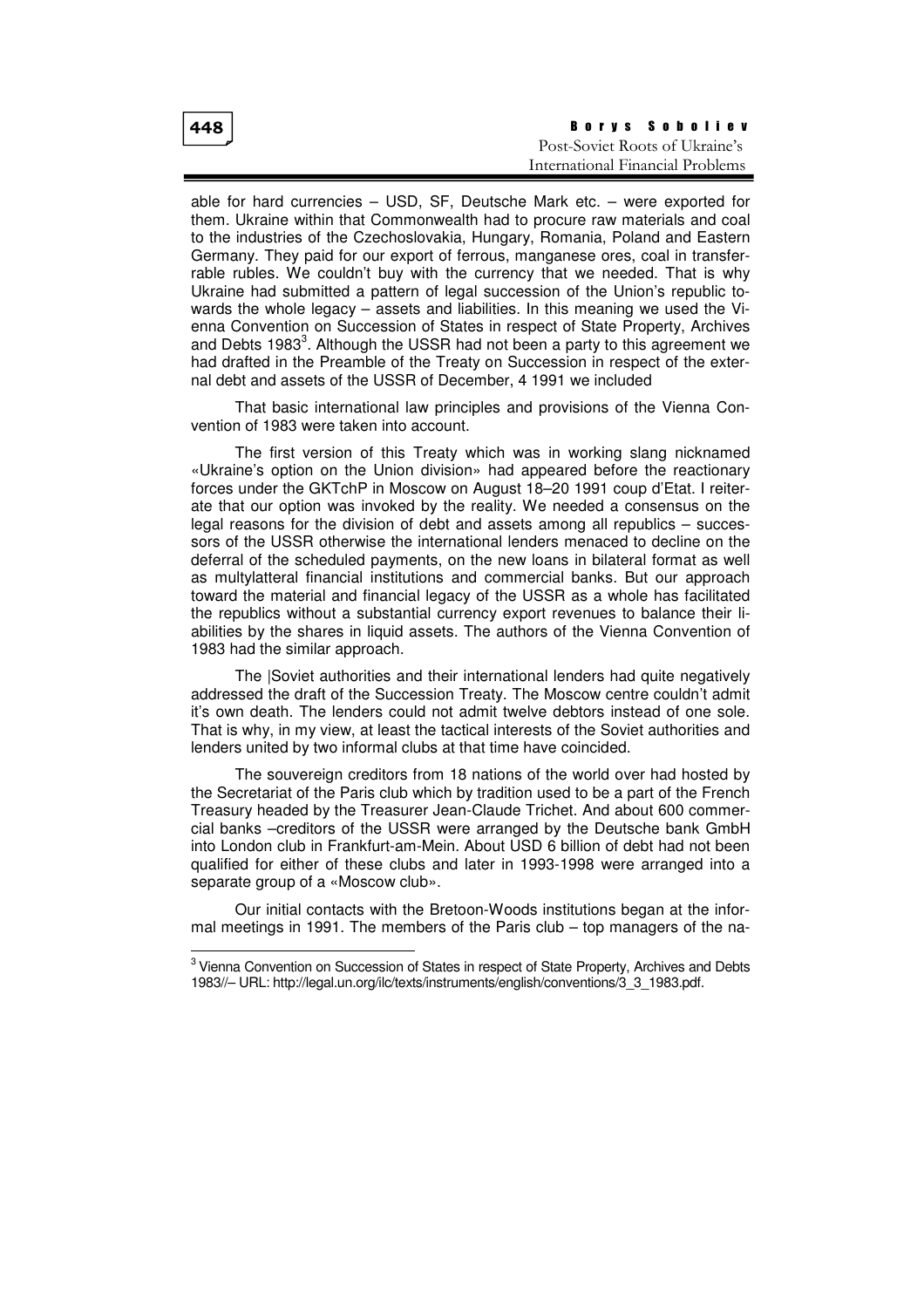tional ministries of finance and central banks' governers, as a rule were rated second persons in the national governments and represented their countries within the International monetary fund and the World Bank group. Same persons used to chair the supervisory boards of the national Export Credit Agencies (ECA), who financed the subsidized exports to the USSR. The leaders of the IMF and the WBG are usually chosen among them.

The IMF staff was employed to analyse and monitor the decisions taken at the Paris club of lenders on the souvereign debtors. That is why the decision to enter IMF and the WBG in 1992–1993 by the reborn or newly born republics of the former USSR seemed logical. Let me reiterate that our membership to the Bretton Woods institutions was prescribed by the lenders who de facto assumed the leadership in the later socio-economic overhaul in the republics of the USSR. One should bear in mind two aspects of the IMF-WBG factor: first, the leadership of these financial institutions used to be scapegoats for the unpopular decisions; second, most of those decisions are initiated, monitored and financed from Washington, D. C.

Well before the Bielovezhsky treaties the meeting of the future USSR successors and 7 countries-creditors of the USSR had taken place in Moscow «President-hotel», where the debt and it's settlement was discussed<sup>4</sup>. The representatives of soviet republics had various moods – from the «revolutionary writing-off' to saving in some virtue of the Union to service that debt. The leaders of the Paris and London clubs J.-C. Trichet and Ch. Vontz brought their home work which was called a memorandum of understanding on the debt of the USSR and it's successors to the international creditors (MoU). This document at least for the historians can be casted as sensation. Because 40 days prior the Bielovezhsky treaties on the cessation of 1922 USSR creation agreement a document had been drafted where by the USSR its successors appeared. That draft by the lenders had nothing on a possible division of the debt among the successors, instead «joint and several' liability was invoked, which was translated by the soviet lawyers like solidar. This liability was earmarked for all Union successors through the expiration of all loan agreements contained debt to foreign lenders – both souvereign and commercial. The Union was hense in either form at least in papers scheduled to survive at least through 2016-2025 when the major rescheduled debt deals expired.

The joint and several liabilities to my best knowledge were offered for the first time to debtors who represented the newly born states. If the Baltic republics were quoted as stating that since they were conquered they do not assume neither debt not assets claims as for the Union legacy the rest 12 republics had to be accountable for the Union debt until the last penny regardless amount and

 4 See.: Jean-Claude Trichet (12): The Paris Club, meeting a 'living pharaoh'//Nikkei Asian Review, September 12, 2014 – URL: https://asia.nikkei.com/Features-archive/Jean-Claude-Trichet/Jean-Claude-Trichet-12-The-Paris-Club-meeting-a-living-pharaoh?page=2.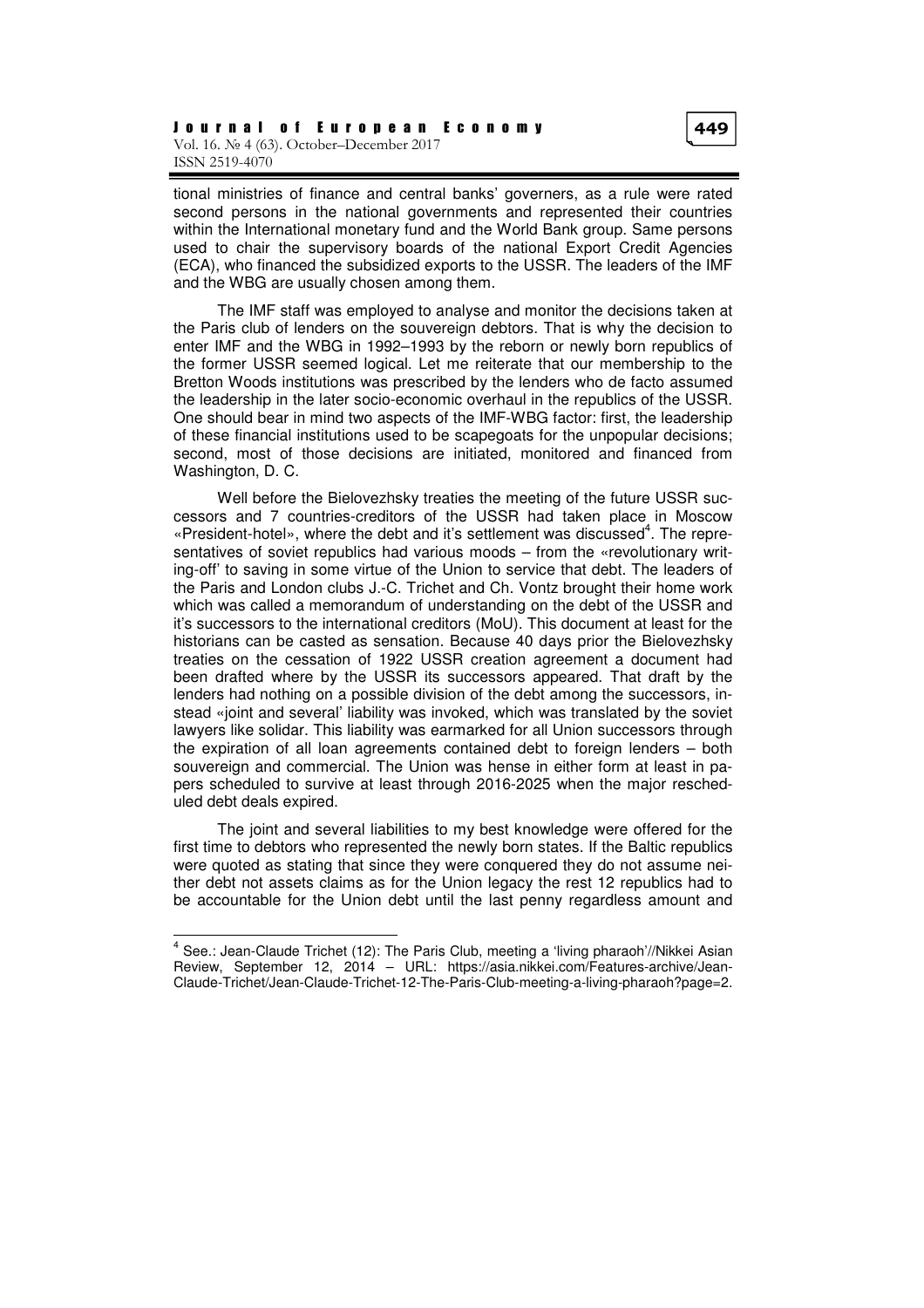| 450 | Borys Soboliev                   |
|-----|----------------------------------|
|     | Post-Soviet Roots of Ukraine's   |
|     | International Financial Problems |

time they actually paid. Ukraine didn't ink the Memorandum of October, 28 1991 (on joint and several liabilities). The chief of our delegation the Prime Minister Vitold P. Fokin was a template for the succeeding generations of diplomats. He said that Ukraine should not sign a promissory note missing even an amount due.

It was about the situation we had in October 1991, when neither Union authority and Vnesheconombank, nor the world lenders, could not indicate an amount due to be signed for the joint and several liabilities. Our Prime minister had walked away from the conference room, and the chair Jean-Claude Trichet was following him by saying that the empty chair policy is always no-win. But that demarche of the Ukrainian delegation had influenced other Republics who took a time-out to examine a situation that had completely destroyed the plan initiated to save the Union financially. On November 24 1991 the initiators succeded to make some republics to join the MOU in the Communique but not Ukraine. The Communique defined a Union institution which had to settle the debt technically – Vnesheconombank (missing in the title in a month lapse its second part  $-$  of the USSR).

In about two weeks time after the Communique on December 4 1991 we had a chance to ink our Treaty on legal succession on the external state debt and assets of the Union SSR (Treaty) which had de-jure sliced the just deceased USSR's financial legacy among 12 republics-successors. The lenders were apparantely shocked by the news from the Bieloviezzja about the death of the USSR and they were not able to impede. An Agreement on the mechanism of the USSR's debt settlement in hard currency and the timely refillment of the insurance fund and the Protocol on the definition of the souvereign states' shares in the USSR's debt and assets of December 4 1991 have become an integral part of the Treaty. The Treaty and Amendments were signed by the Armenia, Bielorus, Georgia, Kazakhstan, Kyrgyzia, Russia, USSR, Ukraine and Tadzhykistan. Baltic republics and Uzbekistan declined to sign it.

The former Union republics were named its legal successors by this first international treaty (Article 2), the USSR was named the predecessor state for the legal succession (Article 1). Apart from the act of succession appeared firstly in the history the empire and its composition had peacefully resolved the issues of the common assets and liabilities for the creditors. The state assets of the USSR were also defined for being shared among heirs by the Treaty. The Treaty has also established the date of succession – December 1 1991.

The Treaty's Article 1 reads the assets as the Union's state movable property and real estates beyond its territory, gold and currency funds and reserves of the USSR, foreign investments, any other foreign states, international organizations or other foreign debtors' financial liabilities to the USSR. The «Diamond Fund» was separated for an audit and evaluation, the raw diamonds as the Fund's director asserted for the republics' representatives were incoming at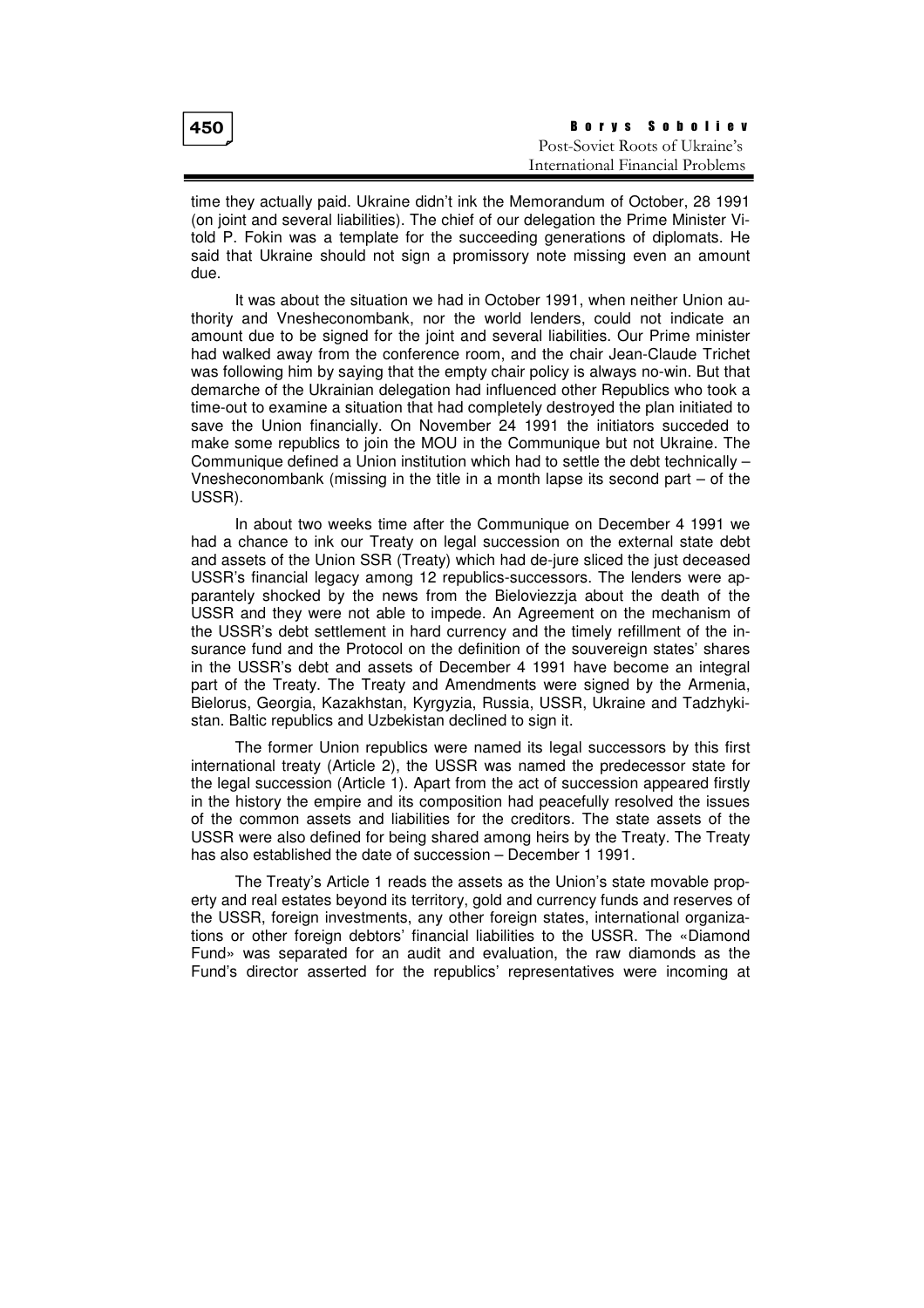USD 1 billion worth annually, then they were sent for cutting, including to 5 plants in Ukraine, after they were distributed through the Union monopoly «Almazyuvelirtorg» within the Ministry of foreign economic relations. But the value of the diamonds kept in the Fund on the succession date was unknown, thus today this information is still unknown to the parties of the Treaty.

Besides, we got to know that the various art and historic artifacts and national relics were kept in that or other funds of the Ministry of Finance of the USSR; they were stolen after particular part of the empire had been occupied by the Russians. There were inter alia the Ukraine Hetman's Kleinods, The Kyivan Rus period documents and artifacts, treasures of the religious churches and institutions of Ukraine, including those pertaining to the Crimean Tartars. The Russian party has obviously declined of implement the joint actions from the geopolitical point and thus depreciated the Treaty on succession's value.

The assets's issue has therefore become a cornerstone to the complex structure and mechanics of the Treaty. An inventory taking, audit and assessment were necessary to set the current market value and composition. By the preliminary analysis we got to state that the value of the assests were times higher than the approximate assessment of the debt.

So by the USSR Ministry of Foreign Affairs data, the Soviet Embassy in Washington D.C. possessed the offices and dwellings totaled 48640 square meters of space, as well as the land plots totaled 230733,0 sq.meters. The balance book keeping value of the Ministry these real estates valued 64.140 million of Invalut Roubles. By the official rate USD 1=Rouble 0, 60. By that rate the Washington real estate of that single ministry valued USD 103 million. One should bear in mind those virtual Soviet prices. We needed to hire the real estates' specialists to establish the real market prices and by analogy to establish the real value. By the non-records data we got the real estates of the USSR Embassy and service offices with the land plots were valued USD 400 million at the early 90s. Thus we could establish the real market cost of the assets in real estate.

Our opponents had argued that approach was compared to «breaking embassies into 12 shares». Quoting the value of some out of numerous USSR ministries (Foreign Affairs, Foreign Economic Relations, Transports, State Foreign Economic Relations, State Bank, Vnesheconombank, APN, TASS, Friendship Societies etc.) the central authorities argued that those assests were no recognized as a ledacy for division (contrary to the hard currency funds, gold and diamonds). We had rebuffed those claims stating that all those assets were purchased with the budget allocations. Ukraine for instance, had to pay USD 7 million for the Embassy building at Avenue Sachs in Paris; the Ukrainian local community had purchased our Embassy house in Washington D.C.

When we deal with an asset called «sovzagranbank», i. e. daughter foreign banks situated in Paris, London, Zurich, Frankfurt-am-Mein, Vienna, Beirut and Teheran, it is really hard to calculate their real value  $-$  in any case they rep-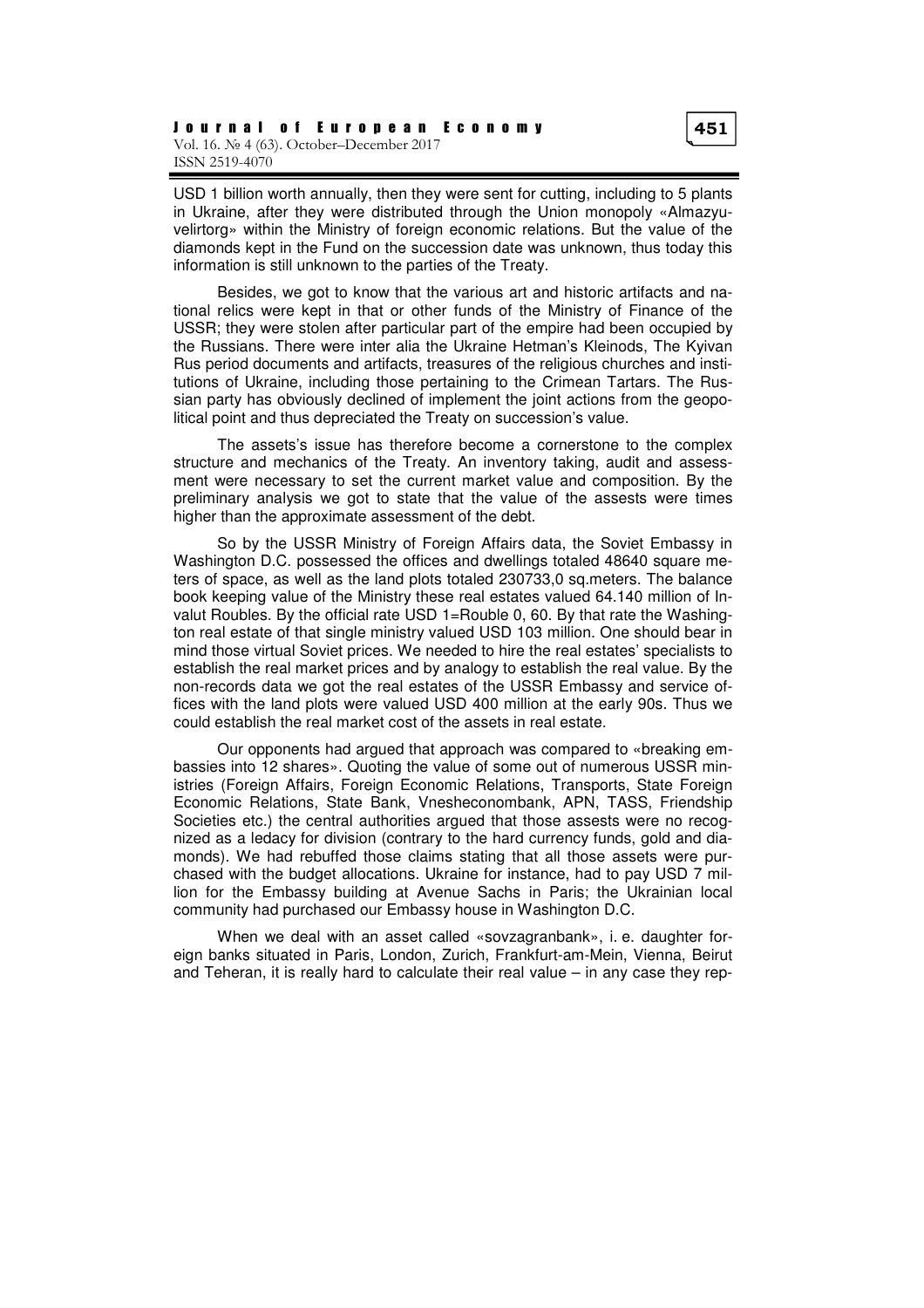| 452 | <b>Borys Soboliev</b>            |
|-----|----------------------------------|
|     | Post-Soviet Roots of Ukraine's   |
|     | International Financial Problems |

resented a tangible complex since many decades<sup>5</sup>. The «Eurobank» in Paris has been operative since 1909; it had the highest rating of the corporate debt, allowing it to raise money at the best conditions in the Western Europe. These loans went to finance all foreign trade operations necessary for the state at much more favoourable conditions than domestic. These banks were often used to overcome the credit blocade, to arrange syndicated and bond loans for large infrastructure projects. Russia after seizure of all assets used them for its own benefit and later allowed to privatise them by the contemporary Moscow oligarchs.

The Moscow representatives in fact knew from the beginning that none was going to disclose data on the Union's assets to republics. «Rule of the gun» was enacted by that time and Russian Moscow became a single Union successor. The working papers of 1991 contained provisions of the Union's ministries assets transfer to the Russian Federation. The corresponding activities began irrespective arrangements over the Union heritage.

The USSR external debt was defined by the Treaty as a set of any and all financial commitments assumed by the USSR or any other legally authorized body by the USSR owning to other foreign states, international organizations or any other foreign lender. The debt was assessed by the former leaders of the «Vnesheconombank» in USD 81 billion, including USD 10 billion of the clients' deposits and current account funds. Nobody knew by than that these money were spent by the former leadership of the last USSR government headed by Valentin Pavlov to settle the accounts due to the lenders food suppliers to Moscow and Leningrad, depleting reserves for keeping solvency.

The debt of USD 25, 3 billion had arisen through the last year of the Soviet Union, including the liabilities for the republic currency funds, soviet organisations' finds, personal accounts, and debt to the transport companies for freight operations for 1991 export-import deals. The draft Treaty on succession initialed by the republics on November 26 1991 parties agreed to share the debt arisen through 1991 mainly for food and comnsumers goods import should be broken into actual comnsumptions by the consumers in each republics. That draft was our victory because in fact all import of food and consumers' goods were supplied for Moscow and Leningrad. Other republics had no such imports and didn't wish to pay for it.

Once these goods excluded (the amount payable was USD 8,8 bln.) the rest USD 16,5 bln were paid for another goods and services and the republics were unable to detect their ultimate destination because the frontiers and custom posts in a modern meaning would appear only in 1993–1995.

<sup>&</sup>lt;sup>5</sup> See.: Gekker P. The Soviet Bank for Foreign Trade and Soviet Banks Abroad: A Note// Board of the Governors of the Federal Reserve System, Division of International Finance, May 31, 1967 – URL: https://www.federalreserve.gov/ pubs/ rfd/1967/ 617/rfd617.pdf.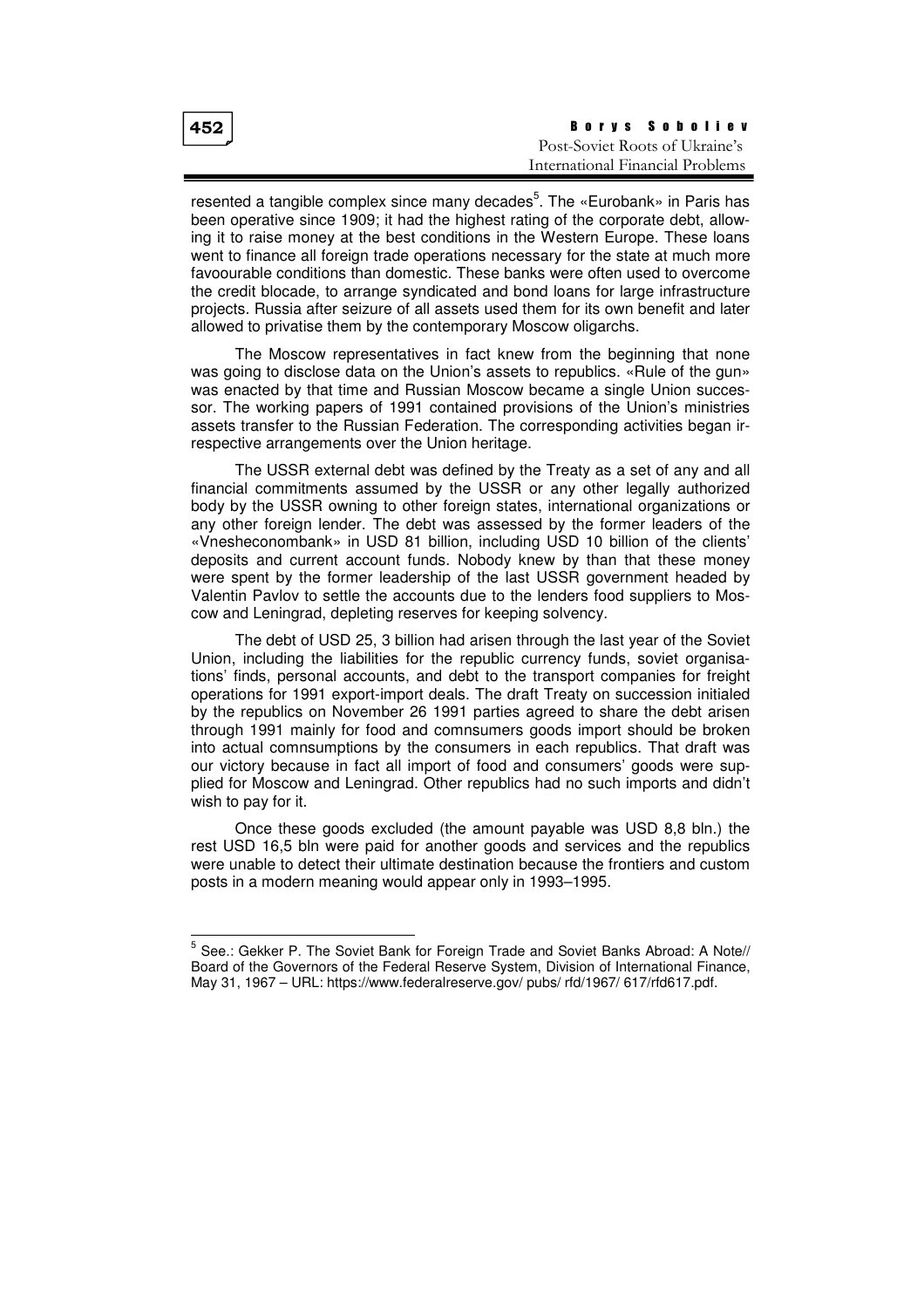The Treaty in Article 3 has established a basic principle for the legal successors to settle the debt and utilize assets, in which, inter alia, the Parties hereto have undertaken to partake and allocate funds to service the USSR external debt in shares agreed herewith by the Parties and under this provision undertook to guarantee the property right to each Parties to it's share in the USSR assets. This is the Article to define the core of succession but it is read by the Parties to the Treaty differently and there is no a single judge to resolve that misreading.

The Russian Federation party has assumed to replace the Union's functions on a larger scale since the Independence Act in June and Bieloveizhsky Treaty on December 1991. Before we had found ourself equal in front of a single enemy – the Union, but in 1991 that was the Russian Federation's authority by «destroying»an empire has decided to renew it on a completely new basics. The events in 2007–2017 are the evidence. That is why for Russians the Article 3 meant that the state-successor would get its share in the USSR's assets provided they paid their amount due in the USSR debt. The Russians had information on the real economic situation in every Soviet republic, whereas the Ruble funds were centrally collected through the Union-republic ministries.

Ukraine and our allies have interpreted differently those rights and commitments. We understood that each state-successor had assumed an unconditional property right in the USSR assets and commitment to service the USSR debt since the date of succession – December 2 1991. In such interpretation the Treaty's provisions were effective. We understood that most of the parties would not be physically able to settle their portions of the external payments, thus to collaterise their shares in assets and than to decide either redeem it buy paying the next tranche or leave it with the party-creditor.

The Russian Federation's approach and interpretation meant that only Russia was ex ante a single successor and it would further establish the Treatys' framework. The sens of the Treaty was thus flawed away. A tangible and united position of all other republics was necessary to combat the neo-empire ambitions of Moscow. One should mention that the Ukrainian party has forged that position due to the leaders of the delegations from Georgia, Azerbaijan, Uzbekistan, partially Armenia and Moldova. The leadership of Kazakhstan kept an uneven attitude without a stable national ground. The leadership of Bialarus has taken a pro-Moscow and pro-Soviet attitude blaming us in ruining the Union. The Turkmenistan representative although took part formally but the Turkmenbashi's position was «an equal distance» to all centres of power.

We must specially underline the composition of the than leadership of the Russian Federation who drafted and implemented action plan of The Russia's separation and the Union authorities' inheretence. The ideology of the new Russia has arisen spontaneously, the Boris Yeltzin team targeted to implement revolutionary changes drafted by G. Yawlinsky in his «500 days», various programmes by Y. Gaidar etc. But the real overhaul has been implemented under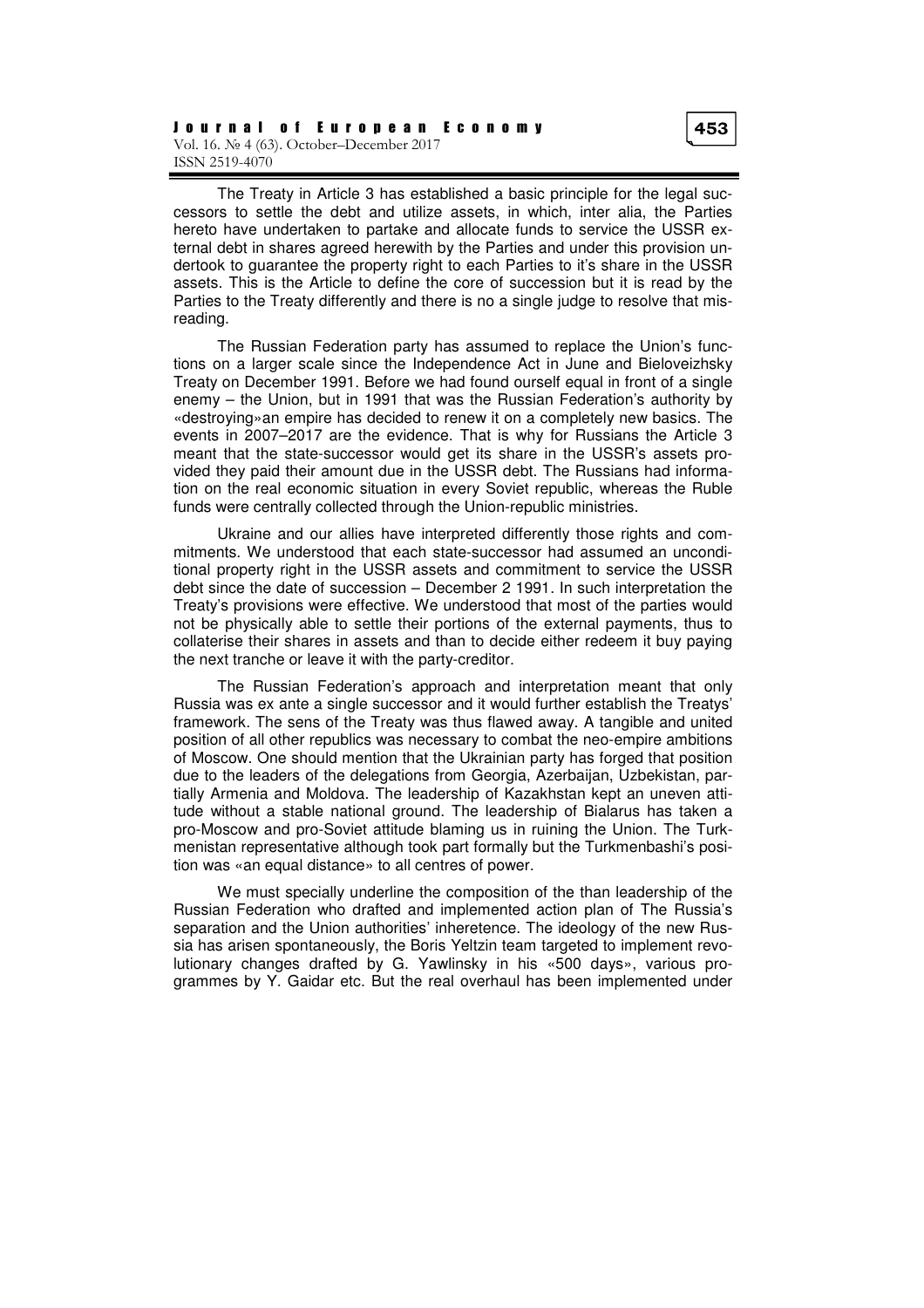| 454 | <b>Borys Soboliev</b>            |
|-----|----------------------------------|
|     | Post-Soviet Roots of Ukraine's   |
|     | International Financial Problems |

the nudge from external lenders. We must admit that the reformers were unlikely to get started without the Paris and London clubs of creditors. Those who were chairing the Russian economic ministries and took part in the legal succession to the Union financial heritage have had a tailwind from the creditors.

These were Russian chairs – the current Putins' henchman – Sergey Glaziyev, who represented the Russian ministry of foreign economic affairs (born in Ukrainian Zaporizzhia), later Piotr Aven, the contemporary Putin's oligarch and co-owner of the «Alfa-group», owning the daughter structure in Ukraine – «Alfabank». Mister Aven has «earned» his capital on his own interpretation and repartition of the USSR assets within a Joint Counsil established by the Treaty on succession. We should also recall Andrey Kazmin, the than deputy minister of finance who overwatched the succession and Alexander Shokhin, the deputy chair of the Russian government. The Russian leadership had been profoundly educated and absorbed the basics of a market economy; they were caretaken by the political leadership headed by the president B. Yeltsin.

The top management from the various republics was in unequal position. The Russian party after the collapse of the Union was powerfully serviced all Union bodies as well as the Western financial and legal advicers hired as if to underpin all successors. One should mention the law firm «White and Casey» who used to draft both deals and speeches for the Russian delegation to the foreign creditors. The French-American private bank «Lazards Freres» used to be and actually is the best go-between in dealing with the Paris club of creditors and the IMF chaired traditionally by the representative of France.

The hardest assignment for the negotiation on the Treaty became to establish the single indicators for the repartition both the USSR debt and assets. There has never been a case before. The Austro-Hungarian Empire after its real collapse in 1918 has had 60 years of court and diplomatic talks. The Socialist Federal Republic of Yugoslavia after an actual crash has entered a period of military conflicts which didn't permit to start the repartition of the federal legacy.

The Czeckoslovakia's dissolution was an exception on this background. They decided that the more industrialized and populated Czekhia inherit 2/3 and more agrarian Slovakia – 1/3. There were no quarrels and the federation was ceased to exist peacefully.

We had no idea how the debt and jointly inherited assets be apportioned fairly and correctly. But our discussions and evening parties in the Permanent Represantation of the Ukrainian SSR Counsil of Ministers in Moscow (later become our Embassy in Russia) brought us a certain algorythm. The share of each member-state to the Treaty had to be defined on the basis of unified aggregated indicator calculated by the factors analysis during certain period of time, for instance 5years. There were each republic share in the Union's export, import, GDP and population within 1986–1990 taken a set of factors. This set has been chosen to represent the per capita GDP and the trade balance between export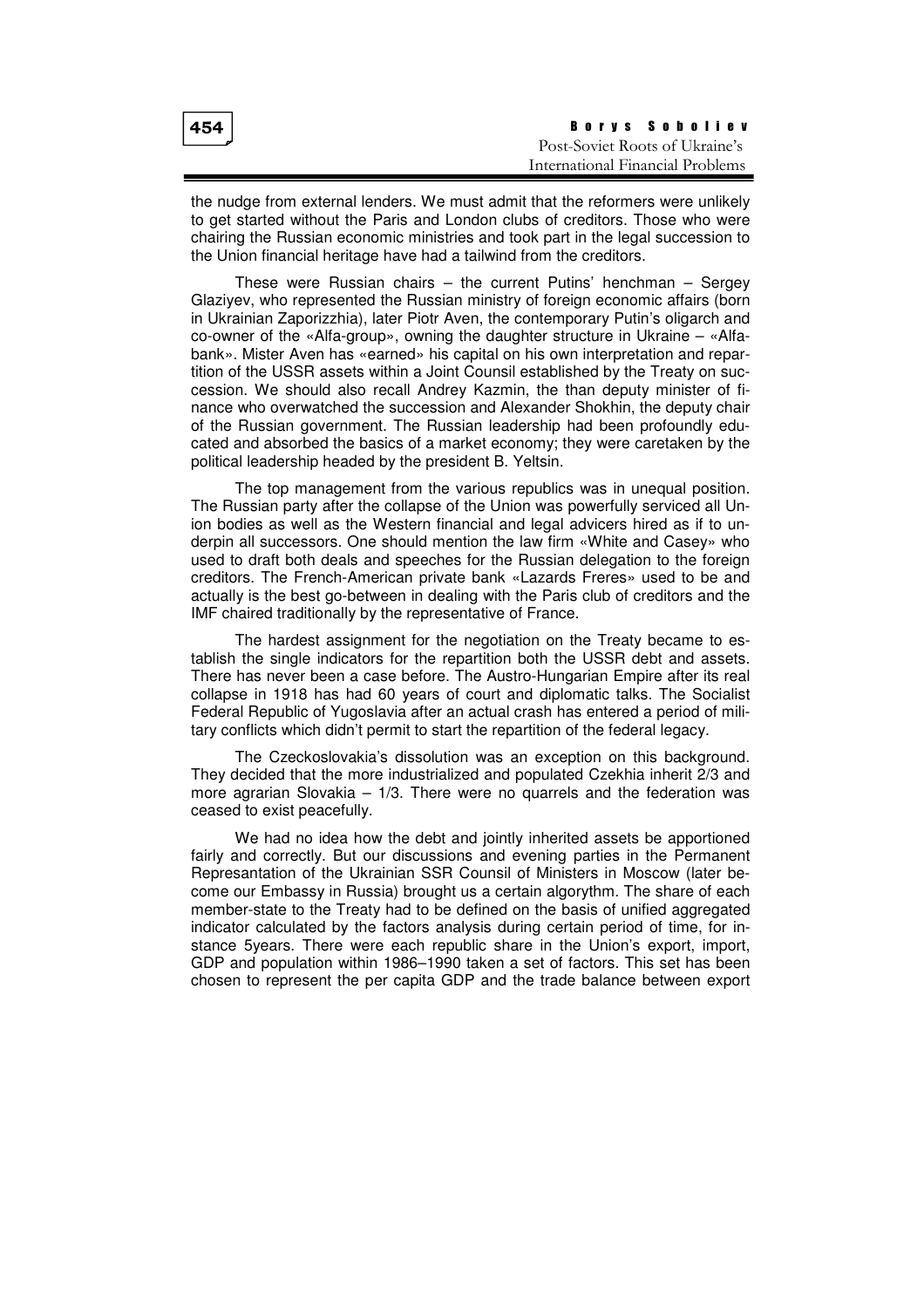and import showed who consumed more he should pay more. The negative current account in trade was financed in the USSR by loans, including the loans in goods. Thus provided for many conditinalities we had a chance to arrive at more or less objective indicator, which could serve to apportion joint legacy of debt and assets. Russia has 61,34%, Ukraine – 16,37%, Bielorus – 4,13%, Uzbekistan – 3,27%, Kazakhstan – 3,86%, Georgia – 1,62%, Azerbaijan – 1,64%, Lithuania – 1,41%, Moldova – 1,29%, Latvia – 1,14%, Kyrgyzstan – 0,95%, Tajikistan – 0,82%, Armenia – 0,86%, Turkmenistan – 0,70% and Estonia – 0,62%.

The Interstate counsil on supervision for debt settlement and utilization of assets composed of the authorized representatives of the parties was incepted to implement the Treaty. The representatives had decisive votes; the decisions were taken by the majority which avoids Russian monopoly. Each time they had either to recruite Ukraine or the rest of countries. The authority and competence of the Interstate counsil has de facto put it ahead of other interstate or interrupublican bodies in charge of the Union divorce.

Vnesheconombank of the USSR (VEB) was authorized to service the debt, making books and records, reserve fund management. The Bank itself was earmarked to be reshaped by the Interstate counsil according to the Article 7 «without damaging the loan agreements». But the discrepancy in reading and interpreting the Treaty put several hurdles in its implementation.

On December 8 1991 Bielarus, Russia and Ukraine have inked the Bilovezhsky Treaty<sup>6</sup>, which has declared that the Union of the SSR, as a subject of international law and geopolitical reality, ceased to exist. But the Article 12 provided that the High Parties to the Treaty guarantee observance of international commitments, entailed from the USSR treaties and agreements.

Nobody has yet analyzed the correlation of various leagal acts signed during 1991–1993 years. But the princilples of legal succession provided by the Treaty on succession of December 4 1991 were used in a set of international agreements.

The further history of the already independent states-successors of the Union provides evidence to the greatest unaccomplished possibilities opened by the succession process for all republics and their citizens. The compradore and communist elite who saved unfortunately power everywhere but Baltic countries were unable not only use them but even familiarize with them. That is why the political and populist attempts to retrieve the funds confiscated by the Soviet authorities, a chase for an international loans with various sham financiers, attempts to survive at the neighbor cost were unfolded. So it is completely real to come back to the legal succession of the republics in the USSR membership to

<sup>6</sup> Соглашение о создании Содружества Независимых Государств, 8 декабря 1991 года. Treaty on the Establishment of the Independent – URL: http://rusarchives.ru/ projects/ statehood/10-12-soglashenie-sng.shtml.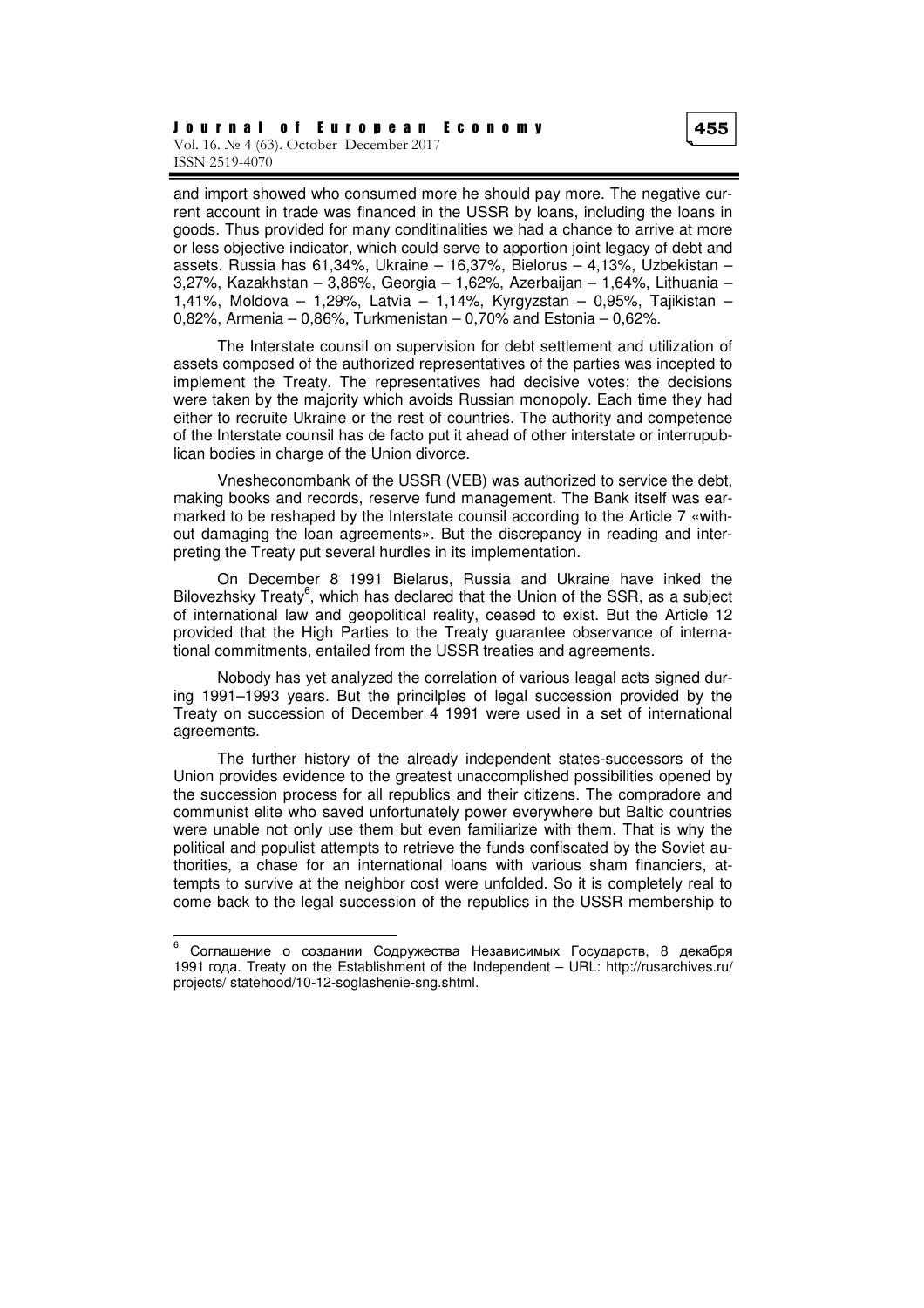| 456 | <b>Borys Soboliev</b>            |
|-----|----------------------------------|
|     | Post-Soviet Roots of Ukraine's   |
|     | International Financial Problems |

international agreements where the rights and commitments contain tangible material and political components.

These are the treaties on the USSR participation in the international organizations and bodies, for instance in the UNO. An agreement on the legal succession of the Russian Federation, as a continuing USSR state in the UNO, including the permanent seat in the UN Security Counsil, has never been signed. We must also recall the international treaties on the precious fish and seafood fishing quotas in the Northern Atlantic, on the mineral resources extraction in the World Ocean etc. But I reiterate that none of our government composition has not yet considered this information.

The real factor which has been nudging the rulling elite so far is a pressure from international lenders and international financial institutions. Untill December 9 1994 when the Prime – minister of Ukraine V.Masol had signed with the chief of the Russian government V. Tchernomyrdin an Agreement on the final arrangement of the succession issues on the external foreign debt and assets of the USSR, the London and Paris clubs of the USSR creditors exerted pressure, since 1995 such a pressure has been passed to the IMF and the World bank Group.

The eternal summit in 1994 in Winnipeg, Canada where the leaders of Ukraine met all creditors and donors has brought an order to our external finances; it also mitigated the Russian political and revenge pressure. The golden time of rennaicanse both political and economic seemed to arrive. Hryvnia was introduced due to that event; the privatization and demonopolisation have brought Ukraine to the market economy status renowned in the world.

Why the external pressures from creditors bring no results? Why our corrent pseudoelite feels comfortable with the population in need and deceasing and the creditors had used since 25 years to it? Without reviewing the domestic reasons let me try to analyse the failures of the numerous international programmes most linked to the IMF.

The IMF was created to keep liquidity in the international commerce and finance. IMF lends short term funds from own capital to cover a current account deficit of the balance of payments in the member country. Mention should be made on the Funds' capital which is raised in a corporate way, thus the OECD countries and China are the major shareholders and having most votes. The members' contributions were made in irrevocable bills of exchange issued by the ministries of finance opened at the IMF accounts in the central banks. The Fund's Treasury calls on these accounts by assignining the countries-lenders, that is why those operations are called assignment. Records and settlement are made in the Special Drawing Rights (SDR), artificial virtual currency of the IMF.

The key feature of the fund's loans is their short term, in extraordinary cases these are 36 moths, usually – 12–15 months. The country-borrower within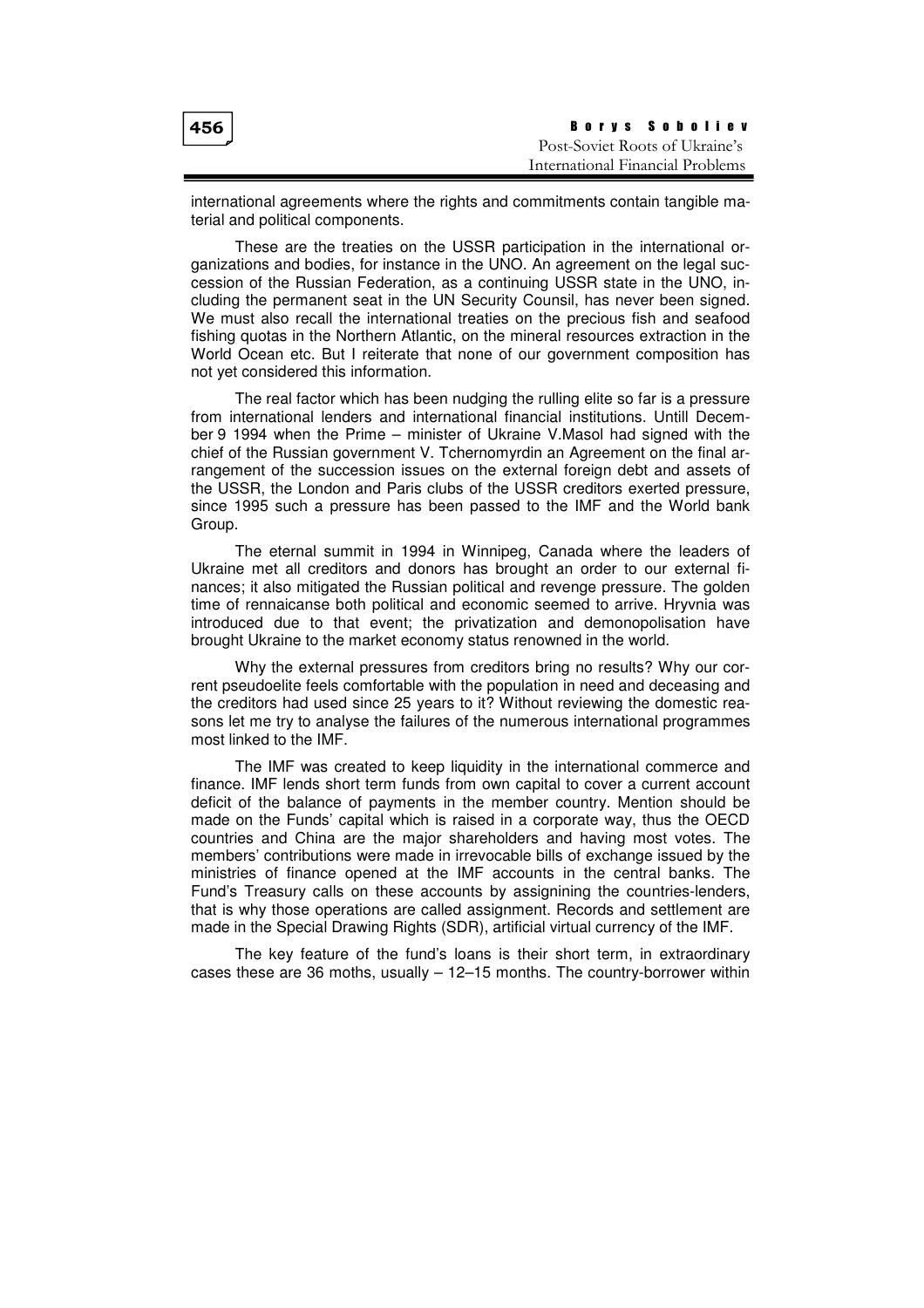this period shall refill the national currency reserve and makeeverything to balance the current account and further positive surplus. It serves for the central bank to purchase and reimburse the IMF loan.

Most of the IMF countries-members who are recipients of the international aid are not able to overcome the reasons of periodic socio-economic crisis. Drawing the IMF loans they undertake to bring order in their public finances, reach the positive balance in the current account of the balance of payments, purchase a hard currency and pay back the loan.

The major IMF prescriptions on the swift actions to deal with the crisis of international liquidity for the countries –members are named the «Washington Consensus», put in practice by the prominent economist J. Willianson<sup>7</sup>, which comprises the following:

- 1) privatisation;
- 2) financial discipline;
- 3) redirection of the public expenditures;
- 4) fiscal reform;
- 5) financial liberisation;
- 6) trade liberalisation;
- 7) exchange rate competitiveness;
- 8) price liberalization;

 $\overline{a}$ 

- 9) borders opening for the foreign direct investments;
- 10) enhancing the property rights of the owners.

If those conditions were met by the borrowing countries the IMF would have the loans paid back and the reasons for periodic crisis would have been vanished. Each of the above mentioned elements is a portion of the comprehensive set for the profound economic reform. Speaking about Ukraine since the first programme of 1995 the whole history of the interaction with the IMF should be called a gambling.

Ukraine has started a cooperation with the international financial organizations in June 1992 when the Law of Ukraine № 2402-ХІІ «On the Ukraine's membership to the International Financial Fund, International bank for Reconstruction and Development, International Financial Corporation, International Association of Development and Multilateral Investment Guarantee Agency» was

<sup>&</sup>lt;sup>7</sup> Williamson J. The Washington Consensus as Policy Prescription for Development// A lecture in the series «Practitioners of Development» delivered at the World Bank on January 13, 2004. Institute for International Economics – URL: https://piie.com/publications/ papers/williamson0204.pdf.